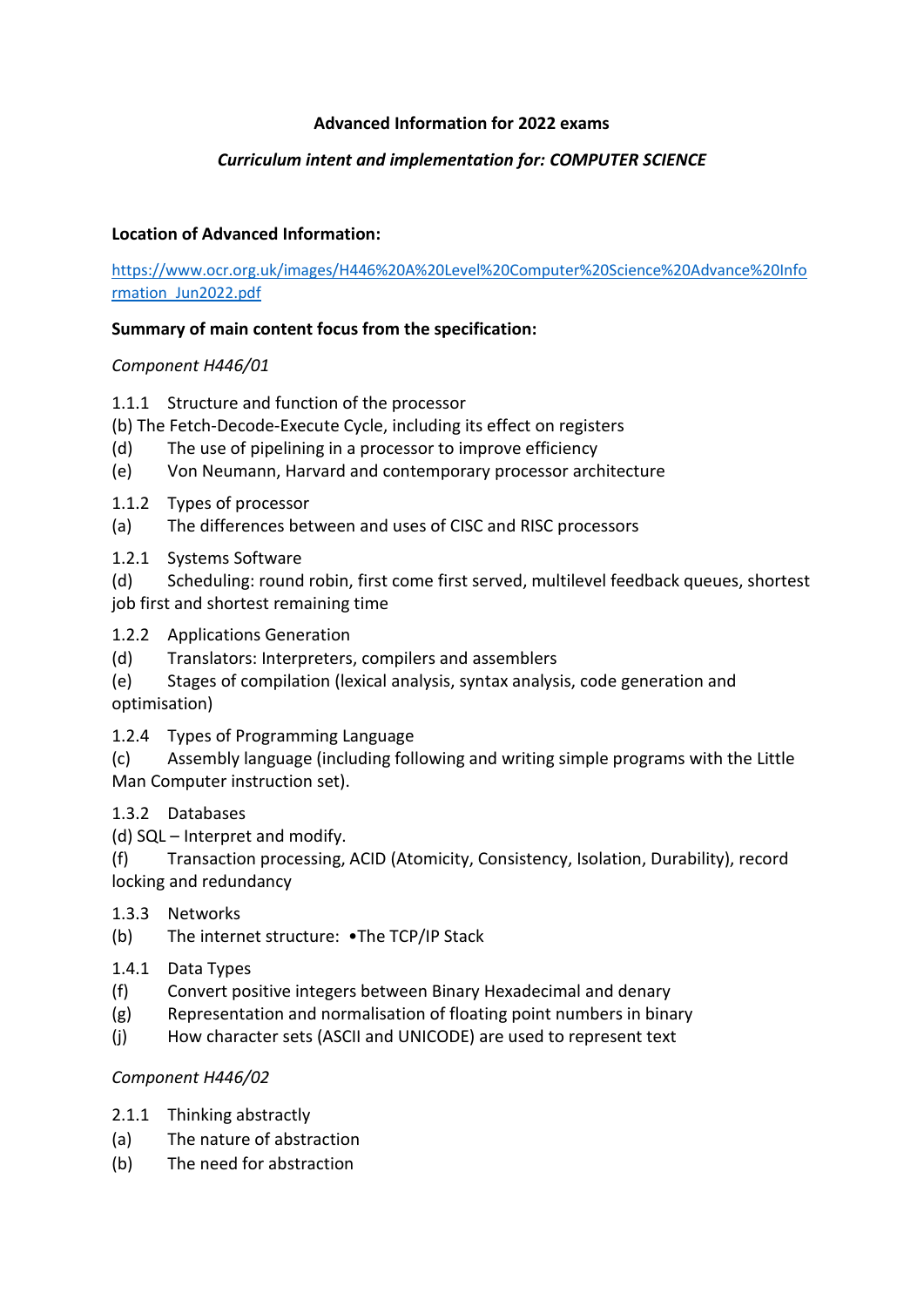- 2.1.2 Thinking ahead
- (c) The nature, benefits and drawbacks of caching
- (d) The need for reusable program components
- 2.2.1 Programming techniques
- (b) Recursion, how it can be used and compares to an iterative approach
- (c) Global and local variables
- (d) Modularity, functions and procedures, parameter passing by value and by reference
- (e) Use of an IDE to develop/debug a program
- (f) Use of object oriented techniques
- 2.2.2 Computational methods

(f) Learners should apply their knowledge of: •performance modelling;•visualisation to solve problems.

# 2.3.1 Algorithms

(e) Algorithms for the main data structures, (stacks, queues, trees, linked lists, depthfirst (post-order) and breadth-first traversal of trees)

## *Component H446/03 – NEA Project*

Component 3 has not changed in any way – the project is still required to be delivered in full to the same external deadlines. To allow greater focus on the Advanced Information topics for Component 1 and 2, and to allow greater focus on the mocks, the internal deadline has been postponed to 00:05 1<sup>st</sup> April 2022.

## **Advice on synoptic links/other topics to provide supporting knowledge:**

To quote the Advanced Information:

```
"It is important to note that advance information is NOT being provided for every 
                       question."
```
In other words, content could be included in questions or referenced from questions, that comes from other areas of the specification.

## **Dates of final exams:**

Component H446/01 – Mon 13 June pm

Component H446/02 – Fri 24 June am

Component H446/03 – Revised college internal deadline – 1 April 2021

#### **Lesson and intervention schedule from mocks to exams:**

| Wk. Beg.         | Lesson topics                     | Intervention schedule            |
|------------------|-----------------------------------|----------------------------------|
| 14 <sup>th</sup> | Project workshop                  | Project Intervention             |
| <b>March</b>     | 2.1.1 a+b – Abstraction (revisit) | Individual student interventions |
|                  | $2.1.2.c$ - caching (new)         |                                  |